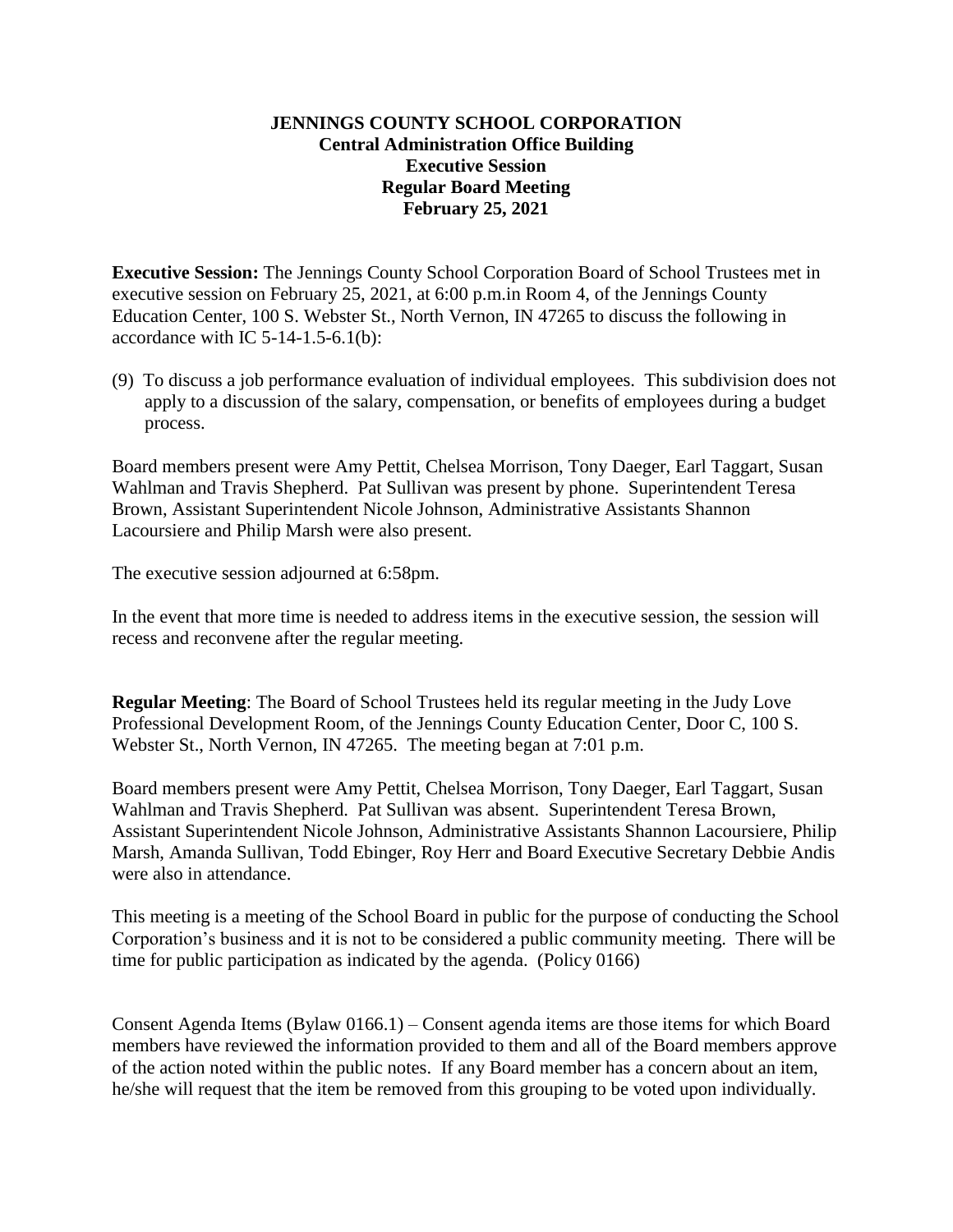The following consent agenda items will be presented for approval without discussion:

- III. Minutes;
- VIA1. Field Trips;
- VIB1. Professional Staff: Leaves;
- VIB2. Professional Staff: Resignations, Retirements;
- VIB4. Conference Requests;
- VIC1. Support Staff: Leaves;
- VIC2. Support Staff: Resignations, Retirements;
- VIC4. Conference Requests;
- VII. Claims;

## **Agenda**

- I. Pledge The Vice President opened the meeting with the Pledge of Allegiance.
- II. Consent Agenda Items Mr. Taggart made a motion to approve the consent agenda items. Mr. Daeger seconded the motion. 6 yes, 0 no. Approved.
- III. Minutes of the Regular Board Meeting of February 11, 2021. The minutes were approved without discussion as a consent agenda item.

## IV. Community Non-Agenda Items

The Vice President asked if anyone would like to speak on an item not on the agenda.

A parent, Tammy Boggs, stated to those in attendance that she has a special needs student on the JCMS Swim Team that is unable to compete in events due to her failing grades. Mrs. Pettit thanked the parent for sharing and the Board will take this under advisement.

# V. Old Business

### A. NEOLA

- 1. NEOLA Policy 5111, Determination of Legal Settlement and Eligibility for Enrollment of Students Without Legal Settlement in the Corporation, Second Reading
- 2. NEOLA Policy 6114, Cost Principles Spending Federal Funds, Second Reading
- 3. NEOLA Policy 6325, Procurement Federal Grants / Funds, Second Reading
- 4. NEOLA Policy 8390, Animals on School Corporation Property, Second Reading
- 5. NEOLA Policy 8400, School Safety, Second Reading
- 6. NEOLA Policy 8405, Environmental Health and Safety Issues Indoor Air Quality, Animals in the Classroom, and Idling Vehicles on School Property, Second Reading
- 7. NEOLA Policy 8450.01, Protective Facial Coverings During Pandemic / Epidemic Events, REJECT, Second Reading
- 8. NEOLA Policy 8462, Child Abuse and Neglect, Second Reading
- 9. NEOLA Policy 8600, Transportation, Second Reading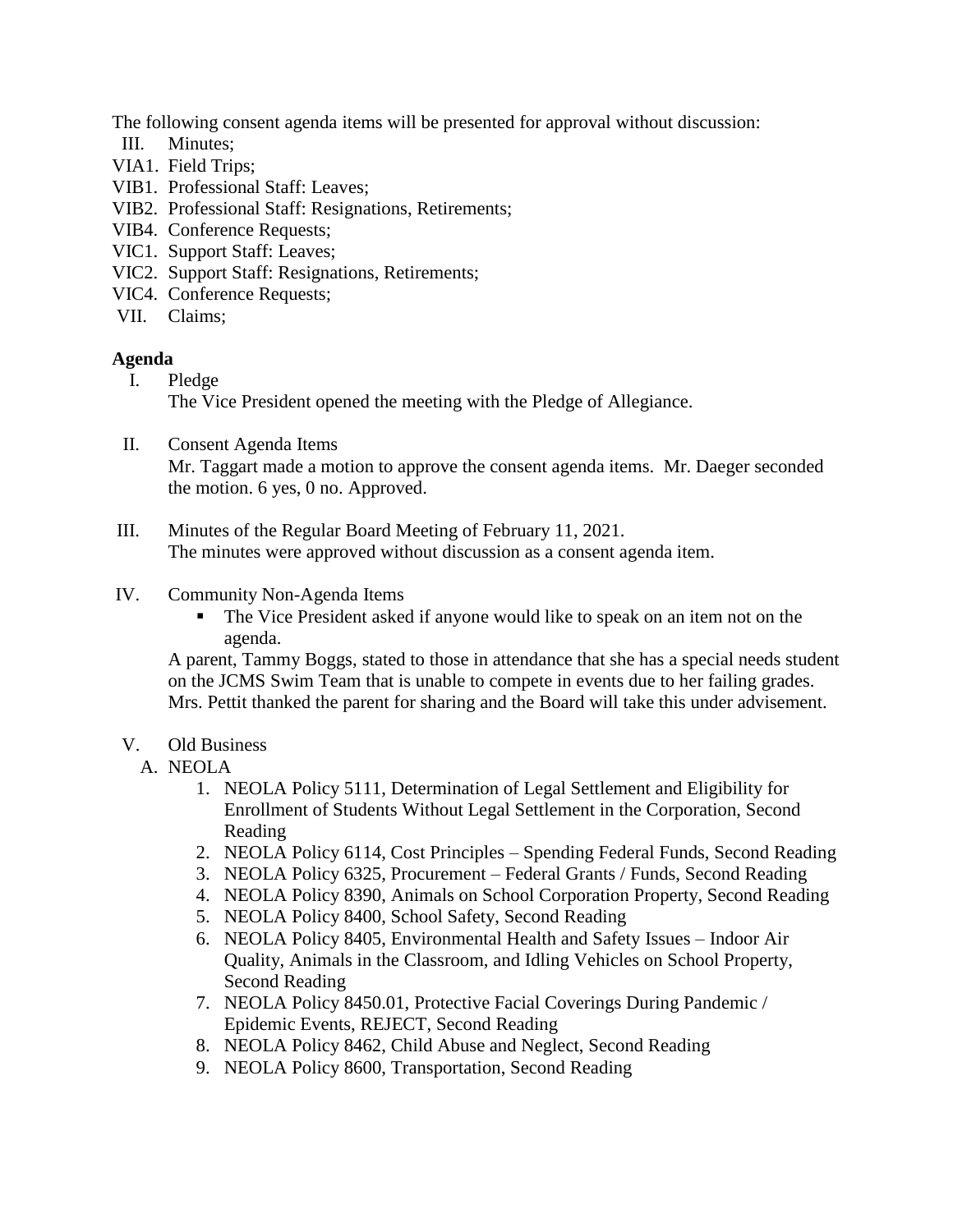- 10. NEOLA Policy 8800, Religious / Patriotic Ceremonies and Observances, Second Reading
- 11. NEOLA Policy 9700, Relations with Special Interest Groups, Second Reading Mrs. Pettit stated that this is the second reading of the above NEOLA polices and that we'll take them as a group.

Mr. Shepherd made a motion to approve the above eleven NEOLA policies. Mrs. Wahlman seconded the motion. 6 yes, 0 no. Approved.

- B. By-Laws (Policy 0000)
	- 1. Conflict of Interest Form, Approval

JCHS Principal, Dustin Roller, is submitting a conflict of interest form due to being part owner in Fresh Printz Inc. that serves our school corporation through screen printing and embroidery work.

Mr. Daeger made a motion to Table the above Conflict of Interest Form. Mr. Taggart seconded the motion. 6 yes, 0 no. Tabled

- VI. New Business
	- A. Programs (Policy 2000)
		- 1. Field Trips
			- None at this time.
	- B. Professional Staff (Policy 3000)
		- 1. Leaves

None at this time.

- 2. Resignations/Retirements
	- William Ludwig, JCHS Boy's Track & Field Head Coach, resignation effective at the end of the 2021 season.

This resignation was approved without discussion as a consent agenda item.

- 3. Recommendations None at this time.
- 4. Conference Requests None at this time.
- C. Support Staff (Policy 4000)
	- 1. Leaves
		- Paula Richerson, Custodian at Hayden Elementary, unpaid days off, effective 2/25/2021 & 2/26/2021.

This leave was approved without discussion as a consent agenda item.

- 2. Resignations/Retirements
- None at this time.
- 3. Recommendations
	- **Luke Inman, JCHS Volunteer Assistant Track Coach, effective 2/22/2021.**
	- Christopher Laib, BCE 29 hr. SPED Para Pro, \$10.00 hr., effective 2/22/2021.
	- Vickey Oliphant, Hayden Elementary part time Custodian, \$11.25 hr. x 10 hrs. week, effective 2/08/2021.
	- Kaitlyn Pogue, JCHS Cook, \$11.25 hr. x 7 hrs., effective  $3/08/2021$ .

Ms. Morrison made a motion to approve the above recommendations. Mr. Shepherd seconded the motion. 6 yes, 0 no. Approved.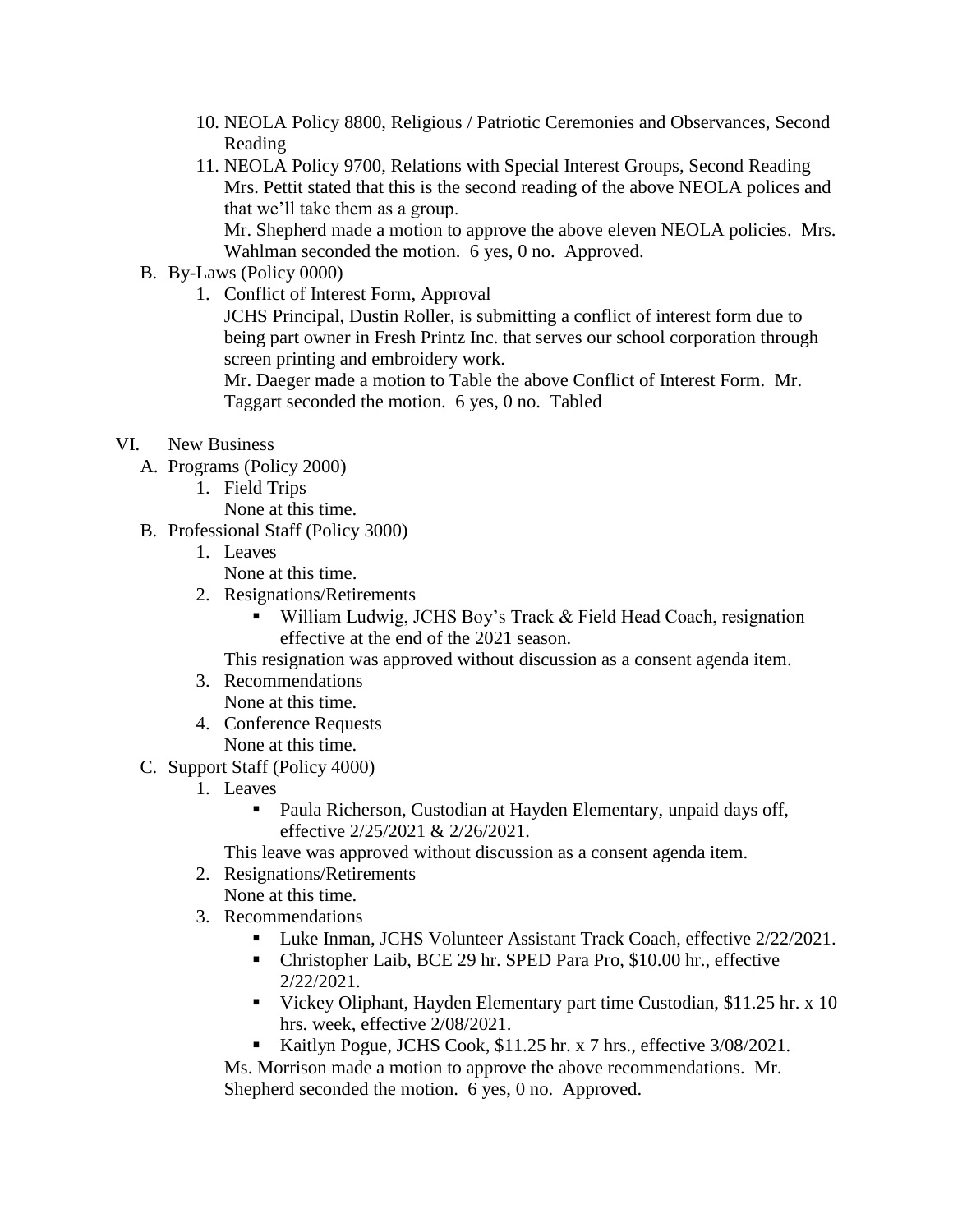- 4. Conference Requests None at this time.
- D. Finances (Policy 6000)
	- 1. Donations, Approval
		- None at this time.
- E. Operations (Policy 8000)
	- 1. Lease of Five Buses through Mercedes-Bentz Financial Services USA LLC, Approval

Mr. Marsh stated that in September 2020 the Transportation Committee met. One of the topics discussed was entering into a new lease similar to the one entered into on March 2020. Warren presented a plan to lease 5 buses (3 regular buses and 2 lift buses) that would be paid out of the Operations budget at approximately \$119,000 per year for 5 years. Mr. Lucas was given the direction to proceed by the transportation committee.

Mr. Marsh would like to recommend the following agreement:

- Lease would be thru Mercedes-Benz Financial Services
- Lease would be for 5 years
- Payments would start March 2021 and end in March 2025
- Lease payments will be \$121,417.73
- Total Cost of Lease  $=$  \$607,088.65
- $\bullet$  Interest rate = 2.72%

Mr. Marsh is asking the board for approval.

Mr. Taggart made a motion to approve the lease of five buses. Mr. Daeger seconded the motion. 6 yes, 0 no. Approved.

2. Technology Erate for Comcast Contract, Approval

Josh Taylor updated the Board with the internet provider bids. He stated that we have had ENA for the last 8-10 years now. At this contract renewal time for bids Comcast has come in and underbid ENA by almost double. The new service will go into effect in July 2020. Mr. Taylor is asking the Board for approval on the Comcast contract.

Mr. Shepherd made a motion to approve the above contract. Ms. Morrison seconded the motion. 6 yes, 0 no. Approved.

3. Bus Contracts as Presented, Approval

Mrs. Brown stated that we have met with all contract bus drivers and we have given the Board a list of routes with rates for the next 2 years. The drivers have all signed the contracts. Mrs. Brown is asking the Board to approve the bus contracts as presented.

Mr. Daeger made a motion to approve the bus contracts as presented. Ms. Morrison seconded the motion. 6 yes, 0 no. Approved.

# F. Relations (Policy 9000)

1. MOU between The Trustees of Indiana University on behalf of WTIU, JCSC, and SpectraRep, LLC

Mrs. Brown stated that this is required for the datacasting project and is asking the Board for approval.